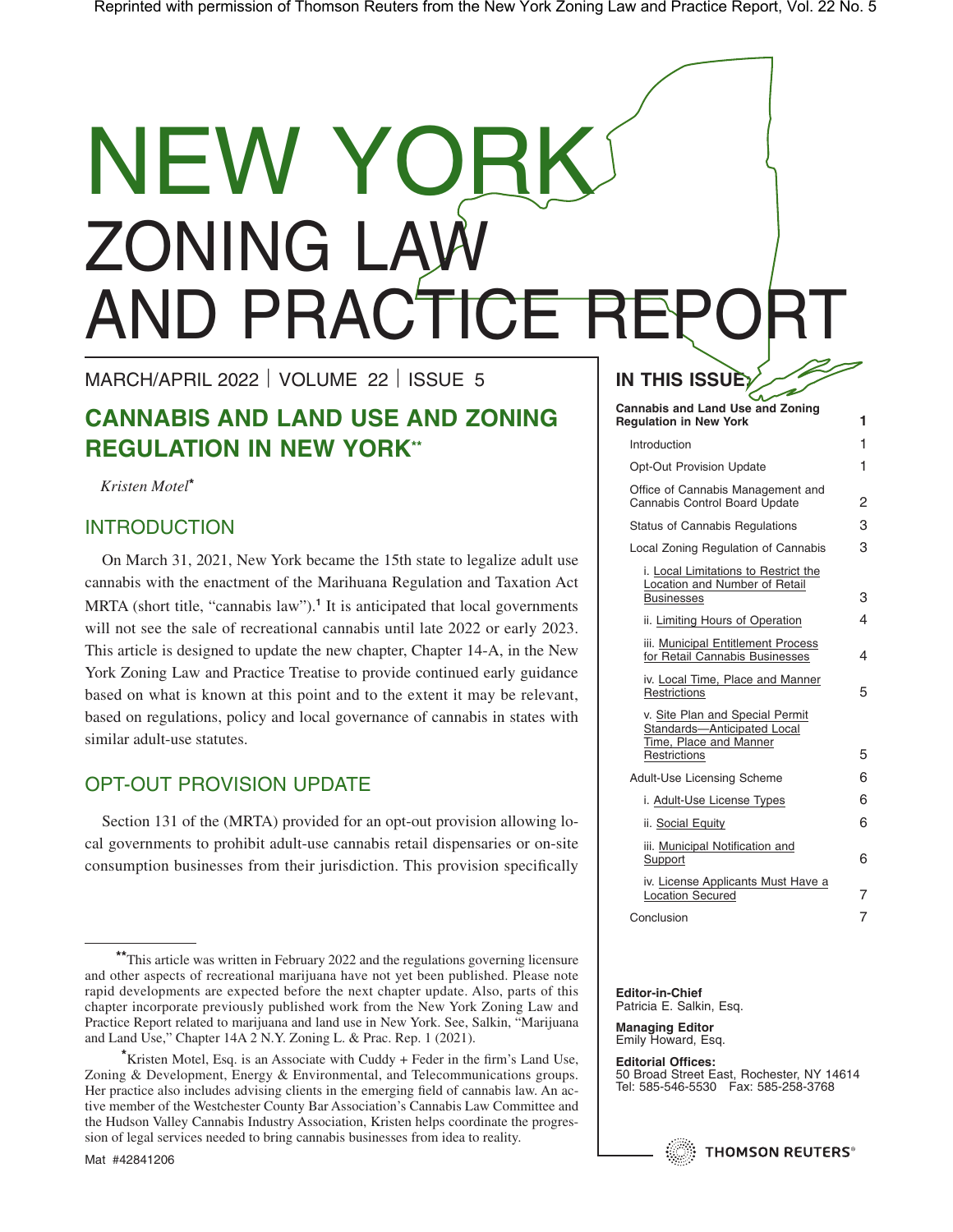required municipalities to opt-out by December 31, 2021 by enacting a new local law specifically referencing an opt-out to the new State regulatory framework. The local law must have been adopted (voted on) by the local legislative body on or before December 31, 2021. Further, if a municipality opted out, the governing body could, at any point in the future, repeal the opt-out local law. Such repeal would also be subject to permissive referendum. If a municipality did not opt out by the deadline, however, it would not be permitted to opt-out in the future.

The incentive for local governments to permit retail dispensaries and onsite consumption facilities within their jurisdictions is manifested in a tax revenue split that will provide welcome benefits during challenging economic times, rising municipal costs, and a property tax cap that makes sales tax growth desirable.**<sup>2</sup>** It is important to note that these opt outs do not impact the legality of cannabis within the municipal borders and do not prevent cannabis cultivation, processing and other non-retail activities.

A total of 769 of the 1520 New York municipalities chose to opt out of both retail dispensaries and onsite consumption facilities.**<sup>3</sup>** Approximately 884 municipalities opted out of allowing on-site consumption businesses but allowed retail dispensaries within their jurisdictions.**<sup>4</sup>**

The absence of draft adult-use regulations providing additional details of the retail programs and the option to later "opt-in" to retail dispensaries and onsite consump-

©2022 Thomson Reuters. All rights reserved.

*NEW YORK ZONING LAW & PRACTICE REPORT* (ISSN 1551- 2126) (USPS 013-500), is published BI-MONTHLY by Thomson Reuters, 610 Opperman Drive, Eagan, MN 55123-1340. Periodicals Postage paid at St. Paul, MN.

**POSTMASTER:** Send address changes to *NEW YORK ZONING LAW & PRACTICE REPORT,* 610 Opperman Drive, Eagan, MN 55123.

This publication was created to provide you with accurate and authoritative information concerning the subject matter covered; however, this publication was not necessarily prepared by persons licensed to practice law in a particular jurisdiction. The publisher is not engaged in rendering legal or other professional advice and this publication is not a substitute for the advice of an attorney. If you require legal or other expert advice, you should seek the services of a competent attorney or other professional.

For authorization to photocopy, please contact the **Copyright Clearance Center** at 222 Rosewood Drive, Danvers, MA 01923, USA (978) 750-8400, http://www.copyright.com or **West's Copyright Services** at 610 Opperman Drive, Eagan, MN 55123, copyri ght.west@thomsonreuters.com. Please outline the specific material involved, the number of copies you wish to distribute and the purpose or format of the use.

#### MARCH/APRIL 2022 | VOL. 22 | NO. 5 NEW YORK ZONING LAW AND PRACTICE REPORT

tion facilities were critical factors playing into municipalities' decisions to opt out.**<sup>5</sup>** Many municipal leaders and legislative bodies felt they did not have enough information and were not sufficiently educated on the adult-use cannabis program to allow for retail dispensaries and onsite consumption facilities within their jurisdictions.**<sup>6</sup>**

# OFFICE OF CANNABIS MANAGEMENT AND CANNABIS CONTROL BOARD UPDATE

The MRTA created an Office of Cannabis Management (OCM)**<sup>7</sup>** as an independent entity within the Division of Alcoholic Beverage Control. The OCM is providing a comprehensive regulatory framework governing the cultivation, processing, manufacturing, distribution, transportation and sale of cannabis in New York, including medical, adult use and cannabinoid hemp.**<sup>8</sup>** The OCM is governed by a five-member Cannabis Control Board (CCB)."**<sup>9</sup>** The OCM will administer the State's cannabis program and comprehensively regulate and control the cultivation, processing, manufacture, distribution, transportation, and sale of cannabis in New York State,**<sup>10</sup>** including medical, adult-use and cannabinoid hemp.**<sup>11</sup>**

The CCB is tasked with creating the State's cannabis industry and is the approval and oversight body for the OCM. The CCB will choose to limit the number of licenses for each class of cannabis license to be issued in New York and determine if there will be any limits on licenses issued by geographic area. The CCB will also be responsible for approving regulations that will govern the cannabis industry and issuing applications and licenses to cannabis businesses.**<sup>12</sup>** During Governor Kathy Hochul's first few months in office, she declared that "New York's cannabis industry has stalled for far too long—I am making important appointments to set the Office of Cannabis Management up for success so they can hit the ground running."**<sup>13</sup>** With that, appointments to the CCB were made within months and by the Fall of 2021, all five members were appointed.**<sup>14</sup>** The CCB is comprised of: Reuben R. McDaniel, III,**<sup>15</sup>** Jessica Garcia,**<sup>16</sup>** Jen Metzger,**<sup>17</sup>** Adam Perry**<sup>18</sup>** and Chairperson Tremaine Wright.**<sup>19</sup>** These appointments are geographically and demographically representative of the State and communities historically impacted by the criminal prosecution of cannabis offenses. Shortly after the appointments were made, on October 5, 2021, the CCB held its first regular meeting and appointed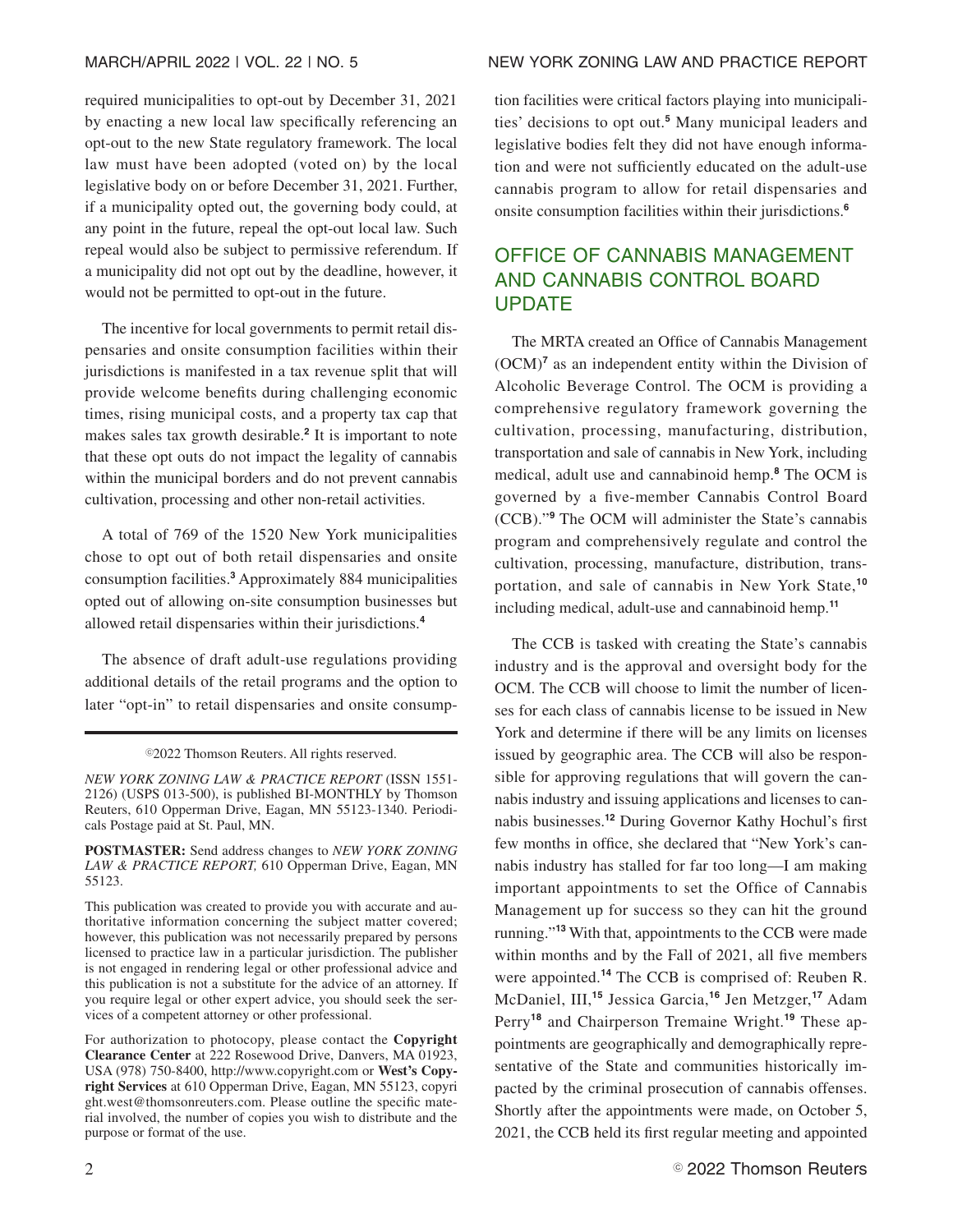#### NEW YORK ZONING LAW AND PRACTICE REPORT MARCH/APRIL 2022 | VOL. 22 | NO. 5

Jason Starr**<sup>20</sup>** as Chief Equity Officer of the OCM. The Chief Equity Officer is charged with establishing a social and economic equity program to prioritize licensing for members of communities disproportionally impacted by the War on Drugs.**<sup>21</sup>** The CCB meets monthly and to date, has primarily focused on policy development.**<sup>22</sup>** At the end of February 2022, the Office of Cannabis Management completed a series of 11 virtual community outreach events, a link to the recordings is posted on their website.**<sup>23</sup>**

### STATUS OF CANNABIS REGULATIONS

At the time of this writing, the State of New York is just beginning to devise a framework for the regulatory oversight of adult use cannabis. To date, only drafts of the expanded medical cannabis regulations**<sup>24</sup>** and amendments to the existing cannabinoid hemp regulations**<sup>25</sup>** have been published.

On February 22, 2022, Governor Hochul signed legislation creating a new Conditional Adult-use Cannabis Cultivator license that establishes a way for existing New York hemp farmers to apply for conditional licenses to grow cannabis in the 2022 growing season for consumption in the emerging adult-use cannabis market.**<sup>26</sup>** The law requires these licensees to meet specific requirements for safe, sustainable and environmentally friendly cultivation practices and requires participation in a social equity mentorship program as well as engagement in a labor peace agreement with a bona fide labor organization.**<sup>27</sup>** The social equity mentorship program will create a path for social and economic equity partners interested in cultivation to gain experience in the industry.**<sup>28</sup>** New York Assembly Majority Leader Crystal Peoples-Stokes said the bill will "create a responsible start to the adult-use cannabis industry"**<sup>29</sup>** and many lawmakers are supportive of this method to ensure a sufficient amount of sun-grown, safe, regulated and environmentally conscious cannabis products to meet the demand of the adult-use market when dispensaries open.**<sup>30</sup>**

Please note that chapter 14-A will be supplemented once the draft adult-use regulations become available for review.

# LOCAL ZONING REGULATION OF **CANNABIS**

The MRTA delegates to local municipalities the ability

to regulate time, place and manner of the operation of retail dispensaries and onsite consumption sites ("retail establishments"), as long as such regulation does not render the business unreasonably impracticable.**<sup>31</sup>** The OCM has issued guidance providing that municipalities may pass laws pertaining to the local zoning and location of licensees, hours of operations and adherence to local building codes.**<sup>32</sup>** Municipalities may not require local licenses for cannabis businesses.**<sup>33</sup>**

Based on the MRTA provisions regarding municipal time, place and manner restrictions on adult use retail establishments**<sup>34</sup>** and a review of municipal zoning regulations in states with similar adult-use cannabis programs, educated assumptions can be made regarding the details of local limitations. Until the adult-use cannabis regulations are adopted, however, the full impacts on local planning and zoning will not be known.

#### i. LOCAL LIMITATIONS TO RESTRICT THE LOCATION AND NUMBER OF RETAIL BUSI-**NESSES**

A review of local regulations in other states with similar adult-use cannabis statutes demonstrates that local zoning ordinances are the most common and most effective way to impose time, place and manner regulations on cannabis businesses. A further limited survey of zoning regulations in Massachusetts, Illinois and Colorado indicates that popular restrictions include limiting the number of retailers and onsite consumption facilities permitted within the municipality and further, to limit the distance between those businesses in linear feet. Common distances imposed between dispensaries ranged from 750 - 1,800 feet, with 1,500 feet being most popular.**<sup>35</sup>** These distances were measured from nearest property lines, not buildings or main entrances.**<sup>36</sup>** The maximum number of dispensaries per municipality averaged from 3-4.**<sup>37</sup>**

Some municipalities make exceptions to both the number of establishments permitted and the minimum distance between businesses for dispensaries owned by social equity applicants.**<sup>38</sup>** In New York, this approach would further support the businesses of social and economic equity applicants, as defined in the MRTA, as those owned by individuals from communities disproportionately impacted by cannabis enforcement (with extra priority to those who have been convicted of cannabis offenses), minorities, women, distressed farmers and service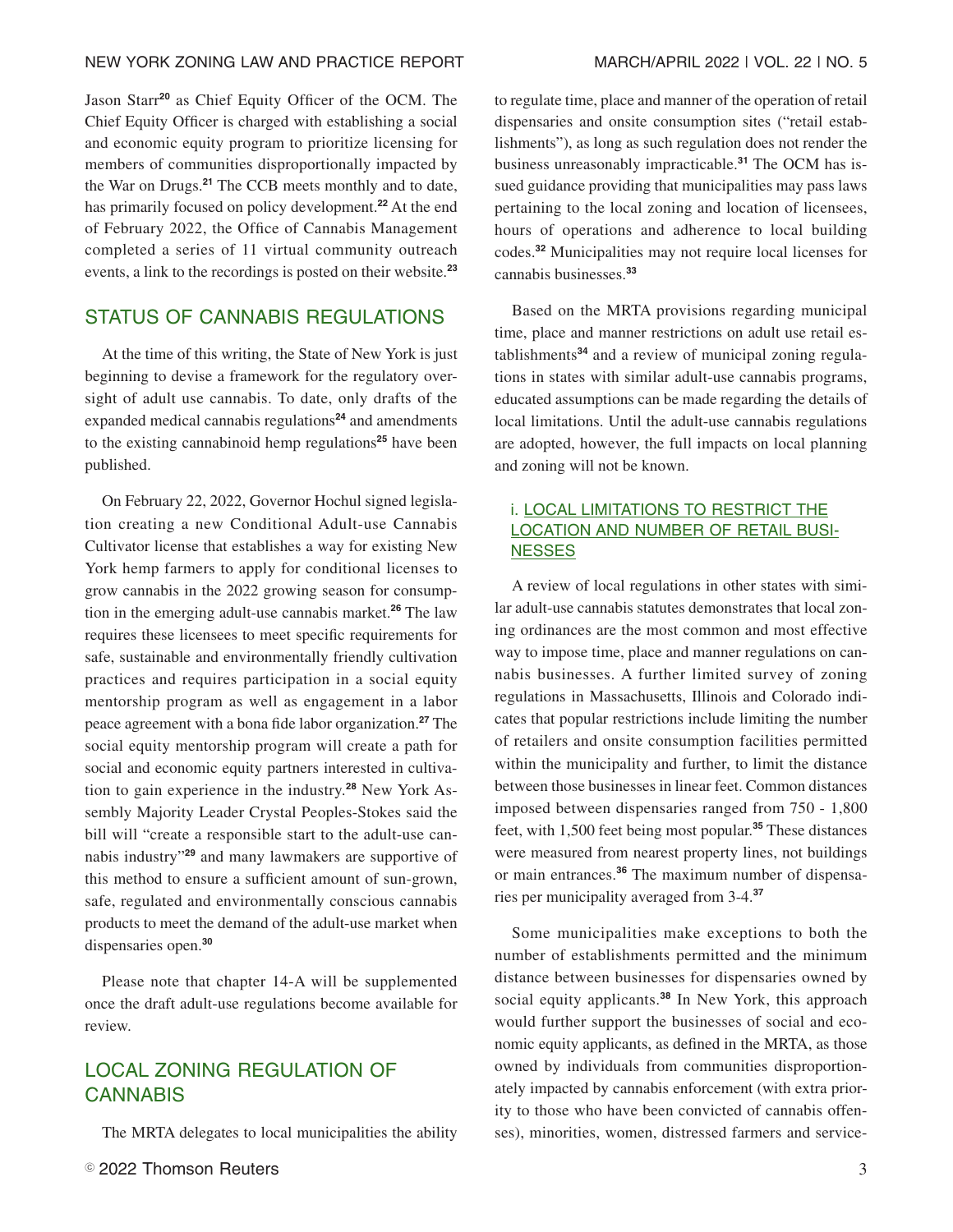disabled veterans. This is one unique approach to furthering social justice and encouraging small businesses owned by such applicants within a municipality.

Municipal approaches to amending the zoning map to define areas appropriate for cannabis businesses include a variety of methods including:

- Amending the permitted uses within existing zoning districts. This method involves identifying existing zoning districts that would be appropriate for cannabis businesses (typically in commercial, industrial and mixed-use areas and not residential areas). Notably, exceptions have been made to allow social equity applicants to operate in more districts than non-social equity owned businesses.**<sup>39</sup>**
- Creating an overlay district to allow cannabis uses within a certain area of the municipality that will not extend to other areas with the same zoning classification.**<sup>40</sup>**
- Creating several "cannabis districts" within a municipality to ensure even distribution of cannabis businesses.**<sup>41</sup>** This method allows the municipality to have different standards and regulations for each cannabis district, as opposed to a traditional overlay zone, which would typically have one set of standards applying to all cannabis businesses. This is an option best-suited for cities or municipalities with complex zoning regulations.

In addition to amending the local zoning ordinance to permit the cannabis business uses, municipalities also have amended the law to restrict other uses permitted at the site of a cannabis operation. Most commonly, a lot where a dispensary is operated cannot have any other uses onsite.**<sup>42</sup>** Applicants should be aware of this limitation when considering potential locations since many options for both lease and purchase may have residential units above the ground floor or may be located adjacent to other retailers, such as space in a shopping center.

#### ii. LIMITING HOURS OF OPERATION

Another key aspect of zoning amendments made specifically for cannabis businesses seen in other states are the limitations of hours, both in hours of operation and hours for deliveries. Mostly, businesses were prohibited from operating overnight, with the majority requiring dispensaries to close for business between 8 PM - 10 PM.**<sup>43</sup>** Deliveries were often limited to early morning hours (ex-7 AM - 9 AM).**<sup>44</sup>**

While the MRTA gives the Cannabis Control Board ("CCB") authority to limit hours of operation for retail establishments in the forthcoming regulations,**<sup>45</sup>** and the OCM's guidance for NY municipalities provides that localities may pass laws limiting hours of operations, there are potential legal challenges associated with such restrictions. A recent 2021 Department of State Office ("DOS") of General Counsel memorandum may prohibit municipalities from further regulating hours of operation beyond what will be provided for in the regulations.**<sup>46</sup>** Based on the DOS memorandum and case law, planning and zoning boards are unable to regulate the hours of operation of a business, as an attempt to regulate the internal operations, unless there is substantial evidence in the record that demonstrates that the conditions being imposed are directly related to the use of the property and the conditions regulating hours of operation were necessary to mitigate adverse impacts on the surrounding neighborhood.**<sup>47</sup>** The DOS memorandum further addresses whether legislative acts [from a City Council or Board of Trustees] could establish the hours of operation through zoning legislation or the application of its police powers. Therefore, New York municipalities should be cautious about further restricting the hours of cannabis businesses beyond the limits that will be set forth in the CCB's regulations.

#### iii. MUNICIPAL ENTITLEMENT PROCESS FOR RETAIL CANNABIS BUSINESSES

The municipal entitlement process for retail establishments typically includes site plan review and approval and the issuance of a special permit from the Planning Board.**<sup>48</sup>** Typically for non-cannabis businesses, final municipal approvals are granted after the required State licenses are obtained, but the local approval process is commenced simultaneously for efficiency.

The MRTA requires that an applicant provide the municipality of notice of intent to file an application for adult-use cannabis license at least 30 days prior to submitting the license application and affords the municipality the opportunity to comment on the application.**<sup>49</sup>** The forthcoming regulations on adult-use cannabis will likely include more details on the timing of municipal comment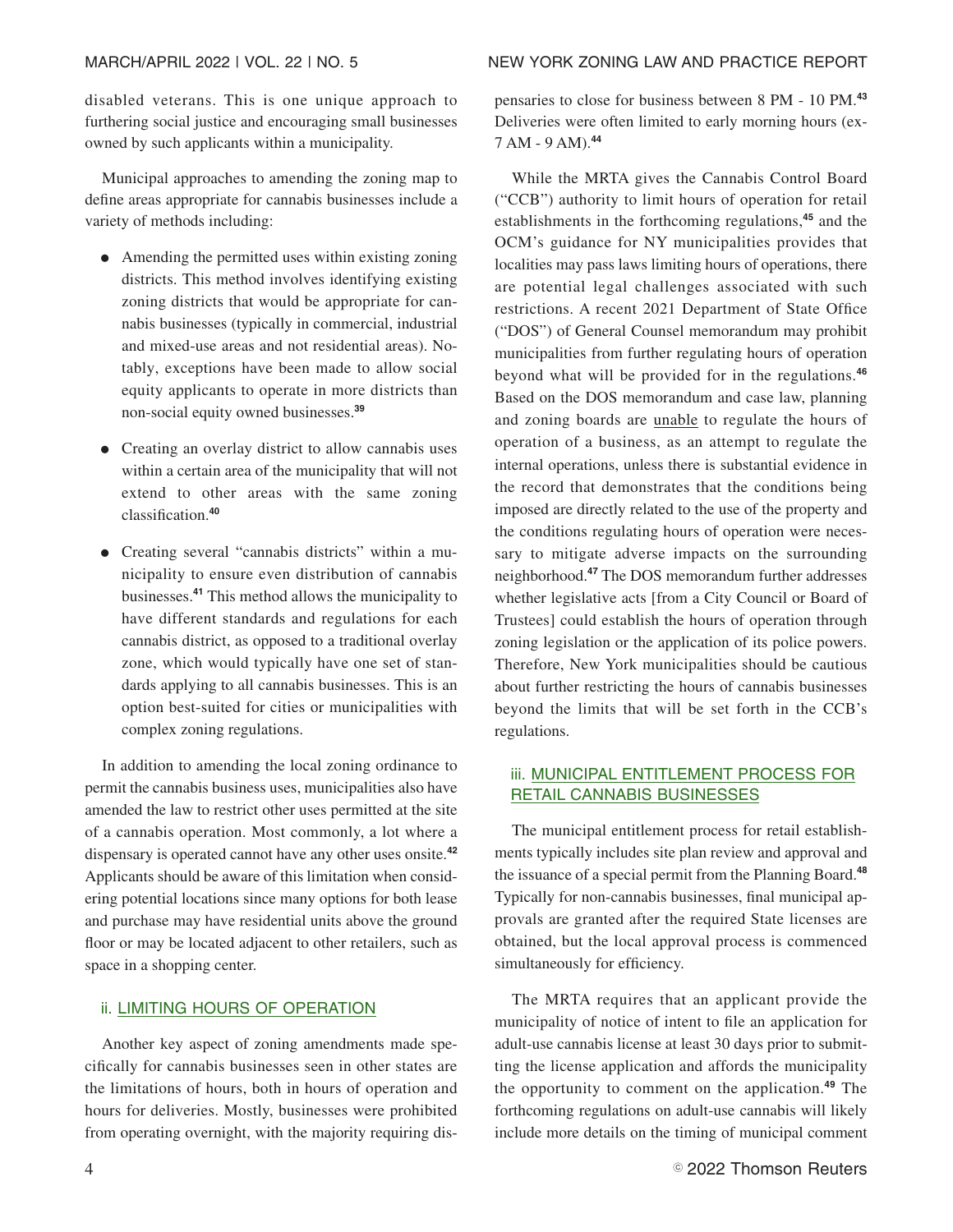#### NEW YORK ZONING LAW AND PRACTICE REPORT MARCH/APRIL 2022 | VOL. 22 | NO. 5

on applications as well as the license approval process. It is recommended that applicants engage in pre-application discussions with the municipality well in advance of the 30-day deadline to provide notice of intent to file the application. During these discussions, timing of the municipal approval process and applicable site plan and special permit standards should be reviewed.

#### iv. LOCAL TIME, PLACE AND MANNER **RESTRICTIONS**

Basic dimensional requirements provided for in zoning ordinances are typically amended to include explicit restrictions for cannabis businesses. Specifically, many local zoning regulations in other states limit the maximum gross floor area for dispensaries.**<sup>50</sup>** Common restrictions average approximately 3,000 square feet and some municipalities further limit the max floor area that can be open to the public.**<sup>51</sup>** Yard setbacks are other common dimensional requirements amended to specifically address cannabis businesses.**<sup>52</sup>** Aside from setbacks of the main entrance to property lines, municipalities can also enact setbacks from other uses beyond the schools and house of worship restrictions included in the MRTA. Common setbacks include distance from a park, playground, athletic field, daycare facilities, and alcohol and drug treatment facilities.**<sup>53</sup>** These minimum distances range from 300 feet to 1,500 feet and many zoning ordinances permit the Planning Board to vary the distance based upon a finding of no substantial impact or for social equity applicants.**<sup>54</sup>** In some of the zoning ordinances surveyed, specific off-street parking requirements were enacted for cannabis businesses and varied greatly, ranging anywhere from 1 space per 200 - 1,000 square feet of retail.**<sup>55</sup>**

There is also the option for a municipality to prohibit a building that is nonconforming with the existing dimensional requirements to be used for a cannabis business. This could be an effective tool to ensure that buildings with inadequate setbacks and lot size, two factors that may lead to complaints and conflicts with surrounding uses, do not get repurposed for a cannabis use.**<sup>56</sup>**

#### v. SITE PLAN AND SPECIAL PERMIT STANDARDS—ANTICIPATED LOCAL TIME, PLACE AND MANNER RESTRICTIONS

While the site plan review involves a detailed analysis of location-specific details, the special permit standards

for cannabis businesses apply generally to all applicants to ensure the proposed business will comply with specified operating, design and reporting standards for cannabis businesses. Therefore, it can be anticipated that popular zoning code amendments will include special permit standards specific to cannabis establishments that focus on time, place and manner restrictions. It can reasonably be expected that both the site plan and special permit process for cannabis applicants will require a public hearing which encourages community participation and comment. Municipalities should anticipate widespread public interest and applicants should expect a detailed and complex review process.

Typical site plan application requirements include:**<sup>57</sup>**

- Letter from Chief of Police confirming a review of and acceptance of the security plan;
- Detailed floor plans, including square footage;
- All signage proposed;
- Pedestrian and vehicular impact study;
- Odor control plan;
- Traffic control plan with estimated trips per hour, including opening day, weekends and the first 6 months of operation;
- Decommissioning plan; and
- Written plans for operating, water use, waste disposal, light pollution, transportation/delivery, energy efficiency, security.

An important site plan consideration when reviewing design and security of a proposed business will be the exterior view of the building. For instance, the regulations will likely require—and security protocols will almost certainly dictate—that sales and product not be visible offsite or from a public right of way. A municipality will likely want to balance this security with its goal of streetactivation to encourage walkability and ensure safety. One option is to encourage applicants minimize opaque facades and instead use public art displays or other measures to screen retail areas in order to activate street frontages.**<sup>58</sup>**

Another common and significant local zoning requirement seen in municipalities in other states with legal adult use cannabis programs is a provision that prohibits retail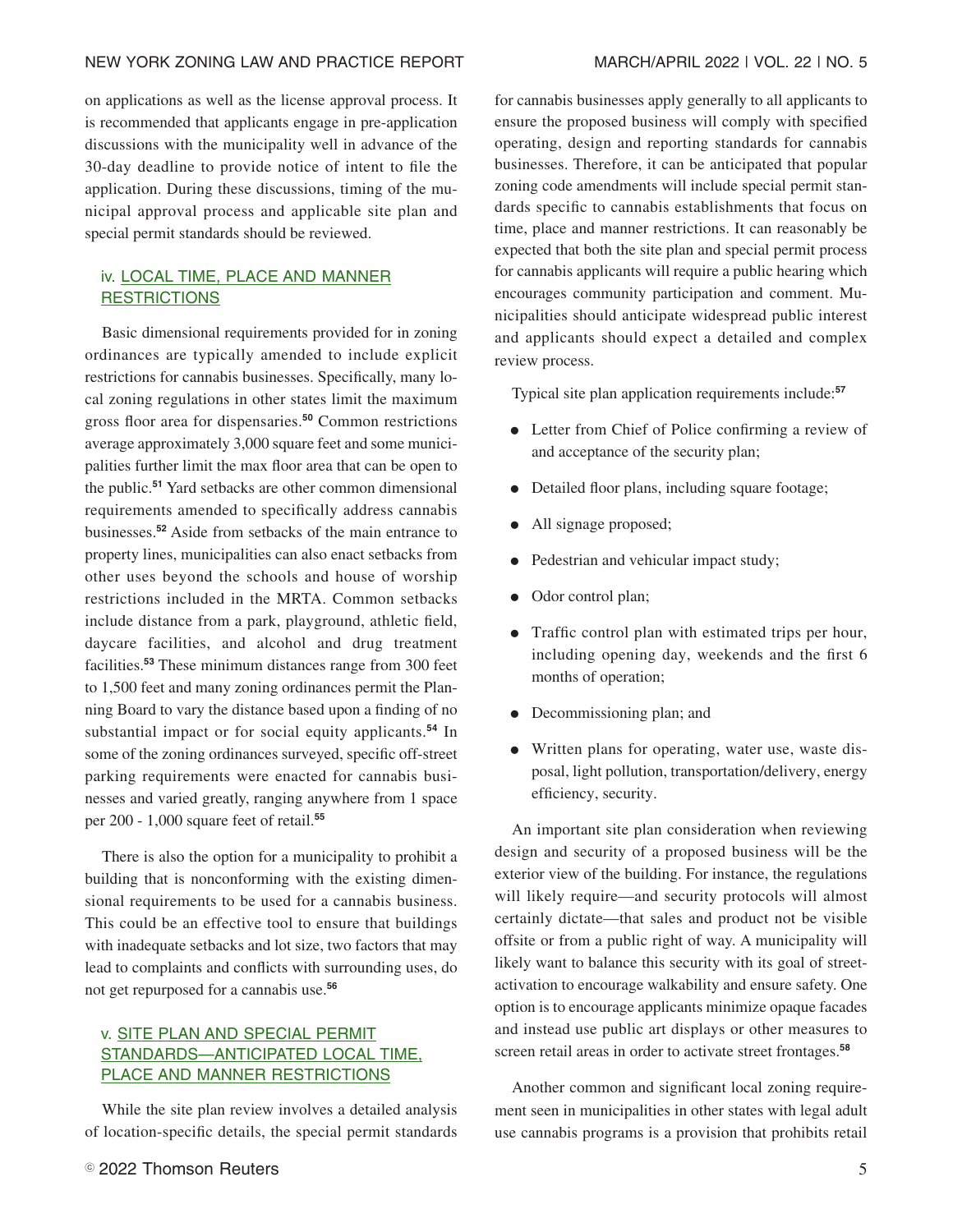cannabis businesses from being located within a preexisting nonconforming building. Essentially, this provision prevents cannabis businesses from operating in a building that pre-dates zoning restrictions and does not conform with the applicable dimensional requirements, such as maximum height, setback, lot size and floor area. The objective of such a provision is to minimize impacts to adjacent properties and the surrounding area. Since it may not be readily apparent whether a building is fully zoning-compliant, applicants should engage zoning counsel to complete a zoning analysis on a parcel before entering into a lease or contract to purchase.

Further, some municipalities choose to enact a restriction that prohibits a cannabis business from operating on a parcel with any other uses. Applicants should be aware of this limitation when considering potential locations since many options for both lease and purchase may have residential units or office space above the ground floor or may be in building with other retail tenants, such as space in a shopping center or strip mall.

The majority of local municipalities in New York have not yet amended their local ordinances to address cannabis uses, but it is anticipated that they will do so over the next several months after the State releases draft regulations on the adult-use of cannabis.

# ADULT-USE LICENSING SCHEME

#### i. ADULT-USE LICENSE TYPES

The MRTA creates 7 general categories of adult-use licenses, with several sub-categories associated with each level. Cultivator licenses authorize the growing, planting, cloning, harvesting, drying, curing, grading and trimming of cannabis.**<sup>59</sup>** Processor licenses authorize the acquisition, possession, processing and sale of cannabis from a cultivator to another processor or to a distributor.**<sup>60</sup>** Processing includes blending, extracting, infusing, packaging, labeling, branding and preparing cannabis products.**<sup>61</sup>** Distributor licenses authorize the acquisition, possession, distribution and sale of cannabis from a processor to retail dispensaries and onsite consumption sites.**<sup>62</sup>**

Retail dispensary licenses authorize the acquisition, possession, sale and delivery of cannabis from the licensed premises of the dispensary to cannabis consumers.**<sup>63</sup>** The MRTA limits the number of dispensary licenses an indi-

#### MARCH/APRIL 2022 | VOL. 22 | NO. 5 NEW YORK ZONING LAW AND PRACTICE REPORT

vidual can have a direct or indirect financial or controlling interest to no more than three dispensaries.**<sup>64</sup>** Note that while the statute includes delivery within the scope of operations for a dispensary, it is unclear whether that includes direct delivery of product directly to consumers. Onsite consumption licenses authorize the consumption of cannabis within a licensed area.**<sup>65</sup>** Similar to retail dispensary restrictions, no individual may have an interest in more than three onsite consumption licenses.**<sup>66</sup>**

Delivery licenses authorize the delivery of cannabis by licensees independent of another adult-use cannabis license.**<sup>67</sup>** Each delivery licensee may have a maximum of 25 individuals providing full time paid delivery services to cannabis consumers per week.**<sup>68</sup>** Nursery licenses authorize the production, sale and distribution of clones, immature plans, seeds and agricultural products sued for cultivation.**<sup>69</sup>**

New York's adult-use program prohibits vertical integration to encourage small business, diversify the market and support its social equity program.**<sup>70</sup>** Therefore, for example, a cultivator licensee is prohibited from holding a dispensary license and vice versa.

The statute also creates cooperative**<sup>71</sup>** and microbusiness licenses,**<sup>72</sup>** however such activities are narrowly defined and not further detailed. The forthcoming regulations will provide further clarity on the details and scope of such licenses.

#### ii. SOCIAL EQUITY

In New York, 50% of each type of license category will be issued to social equity applicants, defined to include individuals from communities disproportionately impacted by the enforcement of cannabis offenses, minority and women-owned businesses, distressed famers and service-disabled veterans.**<sup>73</sup>** The State is creating a staterun business incubator and in the 2022 State of the State Address, Govern Hochul announced plans to create a \$200 million public-private fund to support social equity applicants.**<sup>74</sup>**

#### **iii. MUNICIPAL NOTIFICATION AND SUPPORT**

Applicants for adult-use retail dispensary or on-site consumption licenses must notify the municipality at least 30 days prior to applying for such license.**<sup>75</sup>** The municipality will express an opinion in favor or against granting of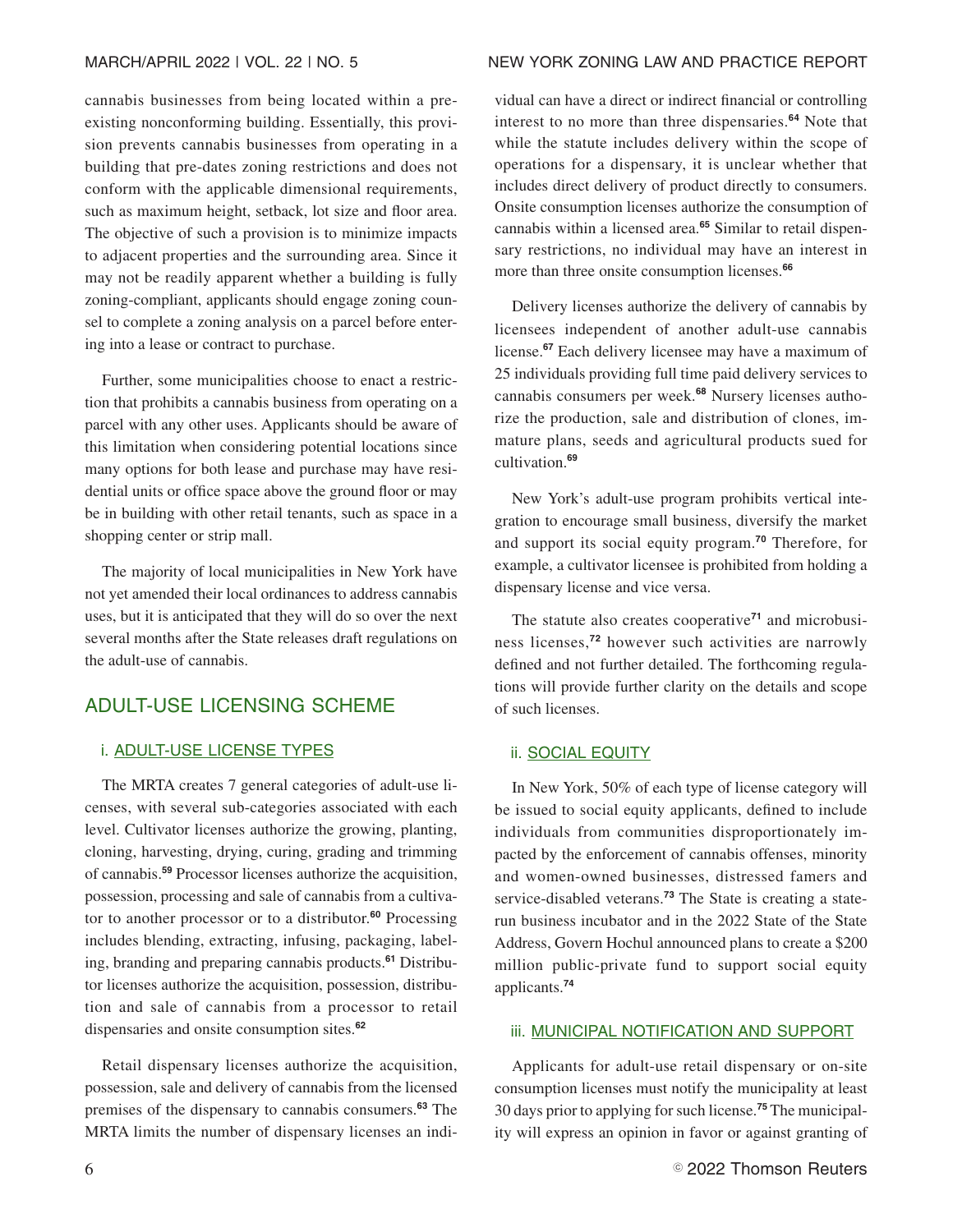the license and such opinion will be deemed part of the record and used by OCM to determine whether to grant the license.**<sup>76</sup>** This requirement encourages prospective applicants to have conversations with municipal officials and land use boards early in the process regarding their plans to operate retail establishments within the jurisdiction.

#### iv. LICENSE APPLICANTS MUST HAVE A LOCATION SECURED

The MRTA requires applicants seeking retail licenses to have identified the location for their business at the time the license application is submitted.**<sup>77</sup>** Specifically, the applicant must either own the property, have a valid lease in place or provide proof that they will possess the property within 30 days of being granted a license for a term that equals the license period (which is renewed every 2 years). This requirement severely limits the viable locations for cannabis businesses, given the legal and tax complications associated with seeking a mortgage from a federally backed bank or leasing from a property owner who is paying a mortgage on the premises.

This requirement also leaves applicants in the risky situation of securing a location at a potentially significant cost and outlay of capital without even being granted a license and leads to many unanswered questions about where they should purchase or lease property. These concerns are compounded by the fact that a handful of communities have already opted out of allowing retail dispensaries and on-site consumption sites within their jurisdiction, with more communities expected to opt-out before the end of the year when the deadline to do so expires.

#### **CONCLUSION**

Regulations relating to the business of cannabis cultivation and retail sales are unfolding at a rapid pace in New York. Municipal attorneys must stay on top of these developments to ensure that local land use and zoning regulations are developed and amended to meet the desired community results.

#### **ENDNOTES:**

**<sup>1</sup>**Ch. 92 of the New York Laws of 2021 (A. 1248-A/S. 854-A) (available at: https://legislation.nysenate.gov/pdf/ bills/2021/s854a). While recreational marijuana use remains illegal in the vast majority of states and under federal law, 33 states, the District of Columbia, Guam, Puerto Rico and the Virgin Islands now allow for comprehensive public medical marijuana and cannabis programs (See, State Medical Marijuana Laws, National Conference of State Laws, (3/10/2020). http://www.ncsl.org/research/ civil-and-criminal-justice/marijuana-overview.aspx.). Now 16 states and territories have legalized marijuana for recreational use for adults over the age of 21 (Washington, Oregon, Nevada, California, Colorado, Alaska, Arizona, South Dakota, Maine, Michigan, Illinois, District of Columbia, Guam, Vermont, Massachusetts and New York).

**2** In addition to a new 9% excise tax for state purposes, there would be a new 4% excise tax for local government purposes which would be imposed on the retail sale of adult-use cannabis products. The revenue from the 4% tax will be distributed quarterly to each county and each county will be entitled to retain 25% of such revenue. The remaining 75% of the revenue would be distributed quarterly by the counties to the cities, villages and towns within such county in which a retail dispensary is located in proportion to the sales of adult-use cannabis products by the retail dispensaries in such cities, villages and towns. Where a retail dispensary is located in a village within a town that also permits cannabis retail sales, then the county shall distribute the monies attributable to such retail dispensary to the town and village in such proportion as agreed upon by the governing body of such town and village or, in the absence of such an agreement, the money shall be evenly divided between the town and the village. The tax rates vary depending on the form of cannabis product. Edibles will be taxed at \$0.03 per milligram of total THC, concentrates such as vaporization and oil will be taxed at \$0.008 per milligram of total THC and cannabis flower (including pre-rolls) will be taxed at \$0.0005 per milligram of total THC. See NY OCM, Local Government Fact Sheet, Sep. 21, 2021, available at: https://cannabis.ny.gov/system/files/documents/2021/09/c annabis-management-fact-sheet-9-21-local-government-06.pdf for further details on taxation.

**<sup>3</sup>**Rockefeller Institute of Government, Marijuana Opt Out Tracker, https://rockinst.org/issue-areas/state-local-go vernment/municipal-opt-out-tracker/

**<sup>4</sup>**Rockefeller Institute of Government, Marijuana Opt Out Tracker, https://rockinst.org/issue-areas/state-local-go vernment/municipal-opt-out-tracker/

**5**Dec. 22, 2021, More Communities Opt Out of Marijuana Business as Deadline Nears, Times Union, https://w ww.timesunion.com/news/article/new-york-marijuana-op t-outs-16722011.php

**6**Dec. 22, 2021, More Communities Opt Out of Marijuana Business as Deadline Nears, Times Union, https://w ww.timesunion.com/news/article/new-york-marijuana-op t-outs-16722011.php

**<sup>7</sup>**See, https://cannabis.ny.gov/

**<sup>8</sup>**New York Office of Cannabis Management, https://ca nnabis.ny.gov/about

**<sup>9</sup>** https://cannabis.ny.gov/

**<sup>10</sup>** https://cannabis.ny.gov/about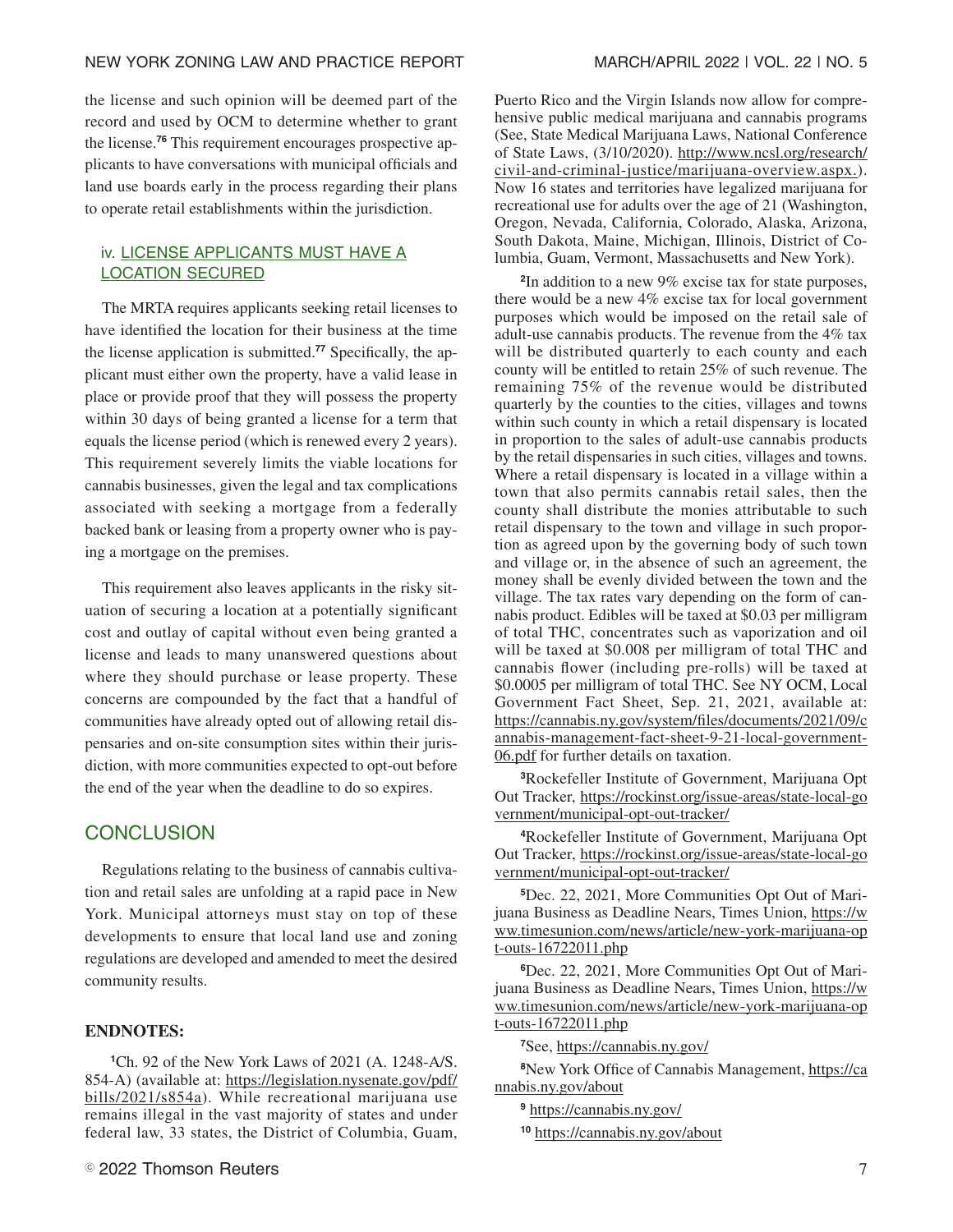#### **<sup>11</sup>** https://cannabis.ny.gov/about

**<sup>12</sup>**New York Cannabis Control Board, https://cannabis. ny.gov/cannabis-control-board-meetings

**<sup>13</sup>**NY Governor News, Sep. 22, 2021, https://www.gov ernor.ny.gov/news/governor-hochul-announces-appointm ents-office-cannabis-management-board

**<sup>14</sup>**NY Governor News, Sep. 22, 2021, https://www.gov ernor.ny.gov/news/governor-hochul-announces-appointm ents-office-cannabis-management-board

**<sup>15</sup>**Reuben R. McDaniel, III was the former President and CEO of the Dormitory Authority for the State of New York ("DASNY") and prior to joining DASNY in 2019, spent over 30 years in the financial services industry as an investment banker. https://www.governor.ny.gov/news/go vernor-hochul-announces-appointments-office-cannabismanagement-board

**<sup>16</sup>**Jessica Garcia was the Assistant to the President of the Retail, Wholesale Department Store Union (RWDSU), UFCW, a national labor union and previously served as Deputy Political Director for the RWDSU. Jessica spent her early career advocating for fair funding for public schools in New York City. https://www.governor.ny.gov/n ews/governor-hochul-announces-appointments-office-can nabis-management-board

**<sup>17</sup>**Jen Metzger is a former State Senator.

**<sup>18</sup>**Adam Perry, Esq., is a partner at the Buffalo law firm of Hodgson Russ, with expertise in advising clients in the cannabis and hemp industry.

**19**Tremaine Wright is a former Democratic assemblywoman from Brooklyn.

**<sup>20</sup>**Jason Starr previously worked as the Director of the Long Island Chapter of the New York Cibil Liberties Union and served as an Assistant Counsel for Civil Rights in the Executive Chamber where he lead various criminal justice initiatives. https://cannabis.ny.gov/news/cannabiscontrol-board-holds-first-meeting

**<sup>21</sup>**NY CCB, https://cannabis.ny.gov/news/cannabis-co ntrol-board-holds-first-meeting

**<sup>22</sup>**New York CCB, Meeting Agendas, https://cannabis. ny.gov/cannabis-control-board-meetings

**<sup>23</sup>**New York CCB, https://cannabis.ny.gov/news/offic e-cannabis-management-completes-cannabis-conversat ions (March 2022).

**<sup>24</sup>**The proposed Medical Cannabis Regulations expand the existing medical cannabis regulations. https://cannabi s.ny.gov/marihuana-regulation-and-taxation-act-mrta (the public comment period for the proposed expanded medical cannabis regulations closed on Jan. 17, 2022).

**<sup>25</sup>**Cannabinoid Hemp Regulations, https://cannabis.ny. gov/marihuana-regulation-and-taxation-act-mrta (comm ents on the proposed amendments open until Mar. 7, 2022).

**<sup>26</sup>**New York State Office of the Governor, Governor Hochul Signs Conditional Cannabis Cultivation Bill, Feb. 22, 2022, available at https://www.governor.ny.gov/news/

governor-hochul-signs-conditional-cannabis-cultivation-b ill.

**<sup>27</sup>**New York State Office of the Governor, Governor Hochul Signs Conditional Cannabis Cultivation Bill, Feb. 22, 2022, available at https://www.governor.ny.gov/news/ governor-hochul-signs-conditional-cannabis-cultivation-b ill.

**<sup>28</sup>**New York State Office of the Governor, Governor Hochul Signs Conditional Cannabis Cultivation Bill, Feb. 22, 2022, available at https://www.governor.ny.gov/news/ governor-hochul-signs-conditional-cannabis-cultivation-b ill.

**<sup>29</sup>**New York State Office of the Governor, Governor Hochul Signs Conditional Cannabis Cultivation Bill, Feb. 22, 2022, available at https://www.governor.ny.gov/news/ governor-hochul-signs-conditional-cannabis-cultivation-b ill.

**<sup>30</sup>**New York State Office of the Governor, Governor Hochul Signs Conditional Cannabis Cultivation Bill, Feb. 22, 2022, available at https://www.governor.ny.gov/news/ governor-hochul-signs-conditional-cannabis-cultivation-b ill.

**<sup>31</sup>**MRTA, Article 6, Section 131-2.

**<sup>32</sup>**NY OCM, Local Government Fact Sheet, Sep. 21, 2021, available at: https://cannabis.ny.gov/system/files/do cuments/2021/09/cannabis-management-fact-sheet-9-21-l ocal-government-06.pdf.

**<sup>33</sup>**NY OCM, Local Government Fact Sheet, Sep. 21, 2021, available at: https://cannabis.ny.gov/system/files/do cuments/2021/09/cannabis-management-fact-sheet-9-21-l ocal-government-06.pdf.

**<sup>34</sup>**MRTA, Article 6, Section 131-2.

**35**Section 104.3-3.N, Aurora, Illinois Zoning Regulations, https://www.aurora-il.org/DocumentCenter/View/ 948/Zoning-Ordinance-as-of-O20-083 (hereinafter referred to as "Aurora, IL Zoning Code"). Section 7.5.4.3, Sheffield, Massachusetts Zoning Regulations. https://ww w.sheffieldma.gov/sites/g/files/vyhlif3806/f/uploads/byla ws\_regulations\_0.pdf (hereinafter referred to as "Sheffield, MA Zoning Code"). Section 11.803.1, Cambridge, Massachusetts Ordinance No. 1404 (amending the Zoning Ordinances of the City of Cambridge) (hereinafter referred to as "Cambridge Zoning Ordinance"), https://www.camb ridgema.gov/-/media/Files/CDD/ZoningDevel/Amendme nts/Ordinances/zngamend\_1404\_cannabis.pdf. Section 162.024, Quincy, Illinois Zoning Regulations, https://code library.amlegal.com/codes/quincy/latest/quincy\_il/0-0-0- 11021 (hereinafter referred to as "Quincy, IL Zoning Code"). Section 18-331.a.3 of the Thornton, CO Zoning Ordinance, https://library.municode.com/co/thornton/code s/code\_of\_ordinances?nodeId=CO\_CH18DECO\_ARTIV USUSRE\_DIV10REPESEUS\_S18-331MAST(hereina fter referred to as "Thornton, CO Zoning Code").

**36**Sheffield, MA Zoning Code, Section 7.5.4.3; Thornton, CO Zoning Code, Section 18-331.a.3; Aurora, IL Zoning Code, Section 104.3-3.N.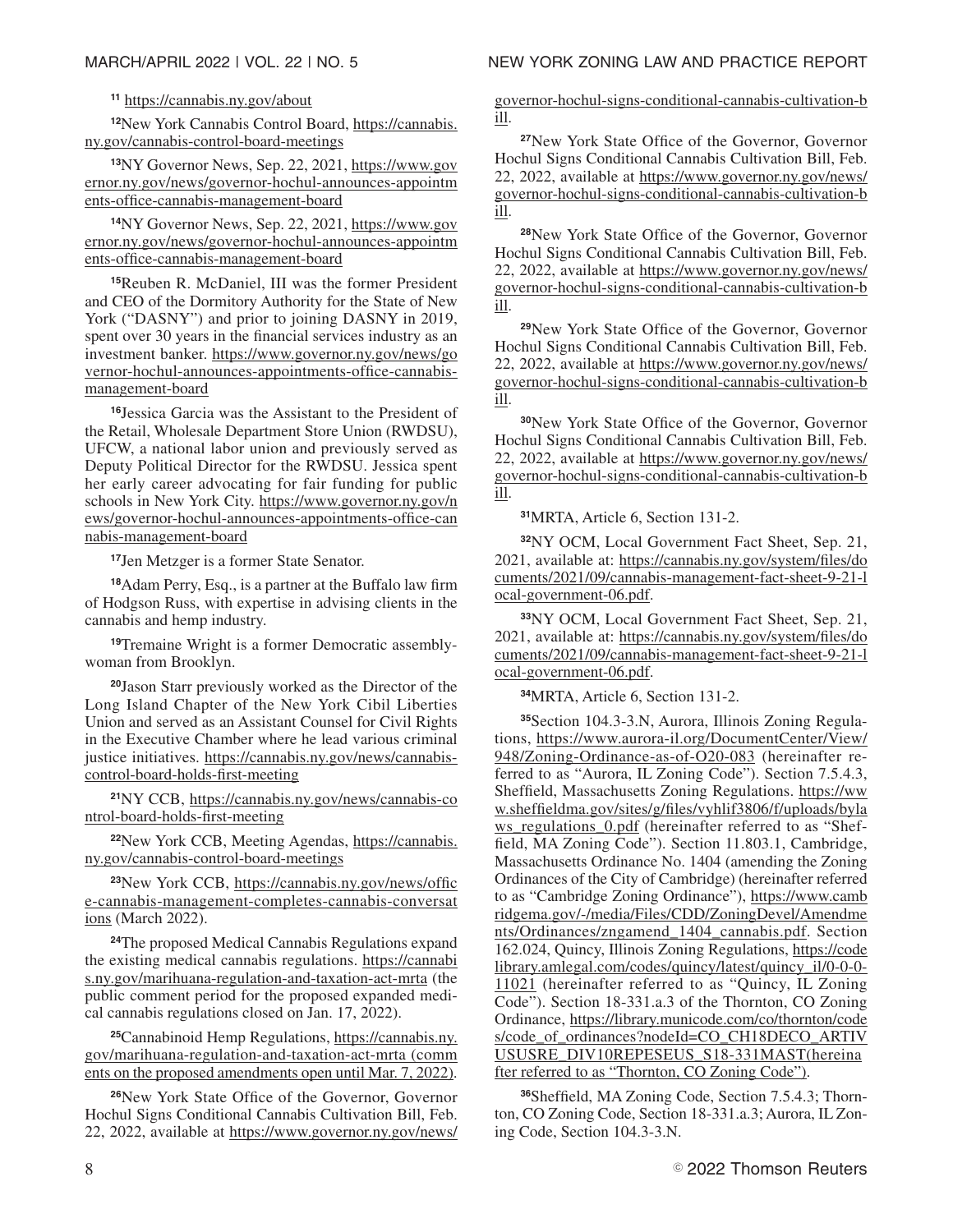**<sup>37</sup>**Sheffield Zoning Code, Section 7.5.4.1; Thornton, CO Zoning Code, Section 18-331.b; Cambridge, MA Zoning Code, Section 11.803.1; Aurora, IL Zoning Code, Section 104.3-3.N.

**<sup>38</sup>**Cambridge, MA Zoning Code, Section 11.803.1.b; Aurora, IL Zoning Code, Section 104.3-3N.

**<sup>39</sup>**Cambridge, MA Zoning Code, Section 11.803.1.

**<sup>40</sup>**Sheffield, MA Zoning Code, Section 8.4.

**41**Chicago, Illinois, Cannabis Zoning Ordinance, Section 5, Section 17-7-0560, https://www.chicago.gov/conte nt/dam/city/depts/zlup/supp\_info/cannabis/cannabis\_zoni ng\_ordinance.pdf (hereinafter "Chicago, IL Zoning Code"). Thornton, CO Zoning Code, Section 18-331.b.

**42**Sheffield, MA Zoning Code, Section 7.5.4.1; Thornton, CO Zoning Code, Section 18-331.c.; Great Barrington, MA Zoning Code, Sections 17.18.5 & 6.

**43**Town of Great Barrington Zoning Regulations, Section 7.18.6. Sheffield Zoning Regulations. https://www.sh effieldma.gov/sites/g/files/vyhlif3806/f/uploads/bylaw s—regulations—0.pdf. Aurora, Illinois Zoning Regulations, https://www.aurora-il.org/DocumentCenter/ View/948/Zoning-Ordinance-as-of-O20-083. Thornton, CO Zoning Regulations, https://library.municode.com/co/ thornton/codes/code\_of\_ordinances?nodeId=CO\_CH42LI PEBU\_ARTXMALI\_DIV3LI\_S42-717LIPRETMEMAT EFA.

**<sup>44</sup>**Sheffield Zoning Regulations. https://www.sheffield ma.gov/sites/g/files/vyhlif3806/f/uploads/bylaws\_regulati ons\_0.pdf. Springfield, Il Zoning Regulations, https://libra ry.municode.com/il/springfield/codes/code\_of\_ordinance s?nodeId=COORSPIL\_TITXVLAUS\_CH155ZO\_ARTX VII.VPRDIMECA\_S155.497SPREDIORADEDIOR.

**<sup>45</sup>**MRTA Article 4, Section 85-12.

**<sup>46</sup>**New York Department of State, Office of General Counsel, Legal Memorandum LU15, Can Local Boards Regulate the Hours of Operation of a Business?, August 22, 2021.

**<sup>47</sup>**See *Home Depot, U.S.A. v. Town Bd. of Town of Hempstead*, 63 A.D.3d 938, 881 N.Y.S.2d 160 (2d Dep't 2009) (A Town Board's decision to impose site plan conditions restricting the hours that a Home Depot could operate and clean its parking area was held to be arbitrary and capricious, even though the time restrictions could effectively reduce traffic and noise during certain hours, absent findings or any expressed rationale supporting the imposition of the inconsistent hourly restrictions); *Old Country Burgers Co., Inc. v. Town Bd. of Town of Oyster Bay*, 160 A.D.2d 805, 553 N.Y.S.2d 843 (2d Dep't 1990) (Town Board conditioned a Burger King approval on hours of use of the drive-through, citing traffic concerns. The court found this condition prohibiting operation of the drive though during peak meal hours was an "impermissible attempt to regulate the details of the operation of the [business]," because the condition was not based on substantial evidence). See also *St. Onge v. Donovan*, 71 N.Y.2d 507, 515-16, 527 N.Y.S.2d 721, 522 N.E.2d 1019

(1988). (The condition must be "reasonable, directly related to and incidental to the proposed use of the property and . . . aimed at minimizing the adverse impact that might result" from the approval.).

**48**Great Barrington, Massachusetts, Zoning Regulations, Section 7.18.6, https://www.townofgb.org/sites/g/fil es/vyhlif636/f/uploads/zoning\_bylaw\_june\_2021\_0.pdf (hereinafter "Great Barrington, MA Zoning Code"); Cambridge, MA Zoning Code, Section 11.803.2; Sheffield, MA Zoning Code, Section 7.5.4.1.

**<sup>49</sup>**MRTA, Article 4, Section 76.

**50**Sheffield, MA Zoning Code, Section 7.5.4.2; Cambridge, MA Zoning Code, Section 11.803.2; Chicago, IL Zoning Code Section 6, Section 17-9-0100; Quincy, IL Zoning Code, Section 162.027;

**<sup>51</sup>**See Id.

**<sup>52</sup>**Sheffield, MA Zoning Code Section 7.5.4.3.

**<sup>53</sup>**Cambridge, MA Zoning Code, Section 11.803.3; Quincy, IL Zoning Code, Section 162-026; Springfield, Illinois Zoning Regulations, Section 155.497.a, https://libr ary.municode.com/il/springfield/codes/code\_of\_ordinanc es?nodeId=COORSPIL\_TITXVLAUS\_CH155ZO\_ART XVII.VPRDIMECA\_S155.497SPREDIORADEDIOR (hereinafter referred to as "Springfield, IL Zoning Code"); Thornton, CO Zoning Code Section 18-331.a.1; Aurora, IL Zoning Code, Section 104.3-3.N.

**<sup>54</sup>**See Id.

**<sup>55</sup>**Cambridge, MA Zoning Code, Section 6.36.5; North Hampton, Massachusetts Zoning Code, Section 350-8.1, https://ecode360.com/11957611 (hereinafter referred to as "North Hampton, MA Zoning Code"); Springfield, Il Zoning Regulations, Section 155-497.

**<sup>56</sup>**North Hampton, MA Zoning Code, Section 350- 9.2(A).

**<sup>57</sup>**Great Barrington, MA Zoning Code, Section 7.18.6; Sheffield, MA Zoning Code, Section 7.5.5; Cambridge, MA Zoning Code, Section 11.804; Thornton, CO City Code, Section 42-715; Aurora, IL Zoning Code, Section 104.3-3.N.

**<sup>58</sup>**Cambridge, MA Zoning Code Section 11.805(d).

MRTA, Art. 4, Sec. 68. MRTA, Art. 4, Sec. 76. MRTA, Art. 4, Sec. 76. MRTA, Art. 4, Sec. 71. MRTA, Art. 4, Sec. 72. MRTA, Art. 4, Sec. 72. MRTA, Art. 4, Sec. 77. MRTA, Art. 4, Sec. 77. MRTA, Art. 4, Sec. 74. MRTA, Art. 4, Sec. 74. MRTA, Art. 4, Sec. 75. MRTA, Art. 4.